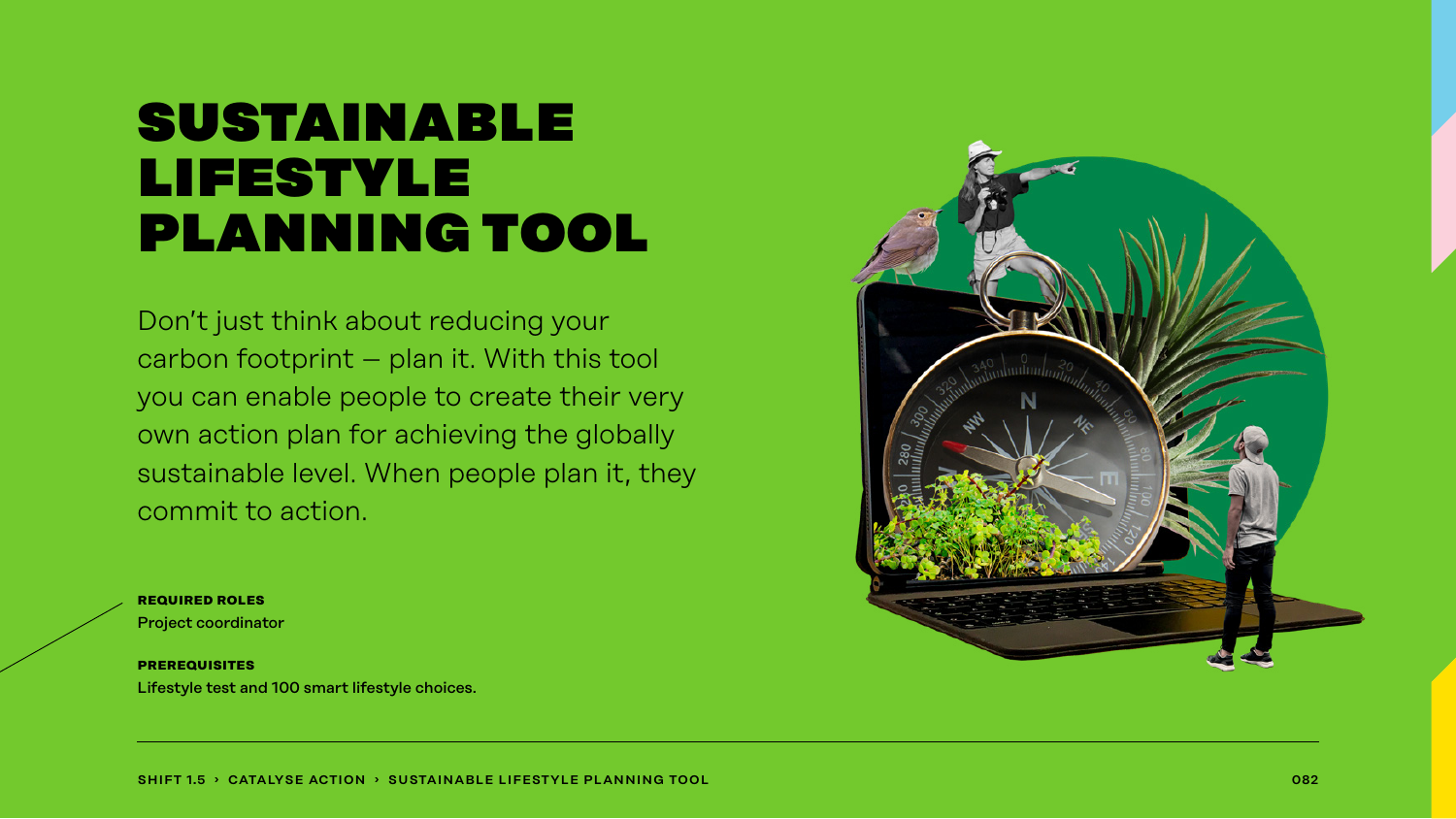# overview

How many smart everyday actions do I actually need to make to shrink the footprint to the target level? There is no single way to live sustainably and so there is no single way to reduce our carbon footprints. With the interactive lifestyle planning tool, you can create a plan that fits your way of living.

**After providing the** carbon footprint result with the **Lifestyle test** you can encourage people to plan what are the next steps towards more sustainable lifestyle. **Sustainable lifestyle planning tool** is a planning and monitoring feature for setting and adhering to personal emissionreduction targets. The features of the **Sustainable lifestyle planning tool** let users select their own actions from the **100 Smart everyday choices** they are prepared to commit to. The equations are pre-set so that the carbon emission-reduction percentage is derived straight from the personal

results of the lifestyle test. This means that the impact of our choices and most effective actions vary depending on our current lifestyle.

**Users can also** find inspiration for a more sustainable everyday life by looking at the plans of other users, share their commitments on social media and inspire others to get involved. Team up with your national decision-makers to make every individual plan to contribute to the national emission-reduction target. ●

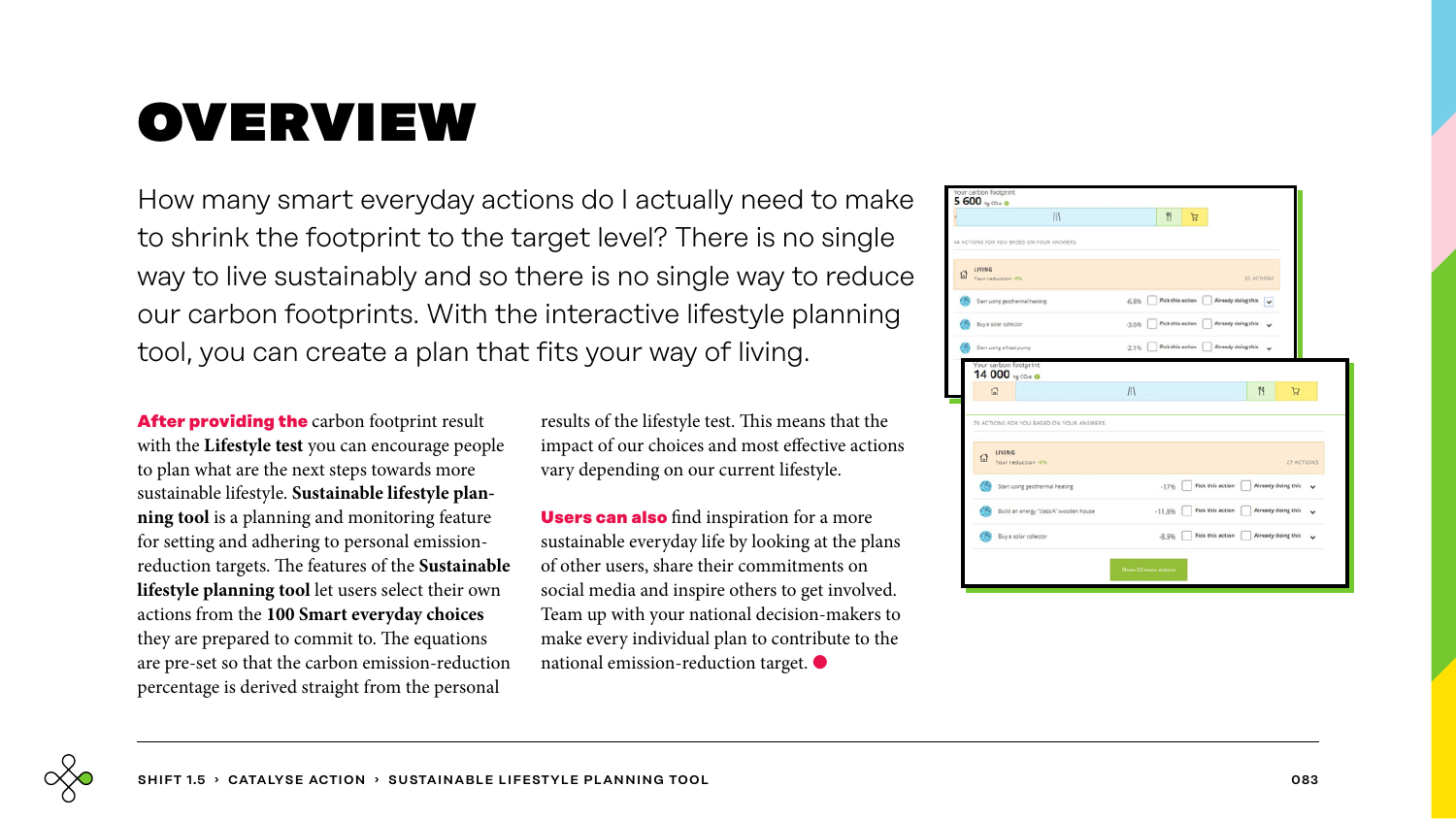# payoffs

**1 Making our own commitments** makes it easier for us to understand the collective impact we can have and to participate in achieving national climate goals.

**By examining the plans**, you can better  $\angle$  analyse what kind of practical measures people are prepared to take in your area.

3 **People can alleviate** climate anxiety by committing to and creating their own action plan.

4 **Publishing one's own targets** can create positive pressure that helps to achieve the targets and may also set an example for others. ●

### **Results — Finland**

- $\odot$  The average carbon footprint of those who have submitted a commitment is about 6,500 CO2e and they aim to reduce their carbon footprint on average by 20 per cent in twelve months.
- $\odot$  If the measures planned by one thousand of the participants are realised, the emission savings will total over 2,000 tonnes kgCO2e.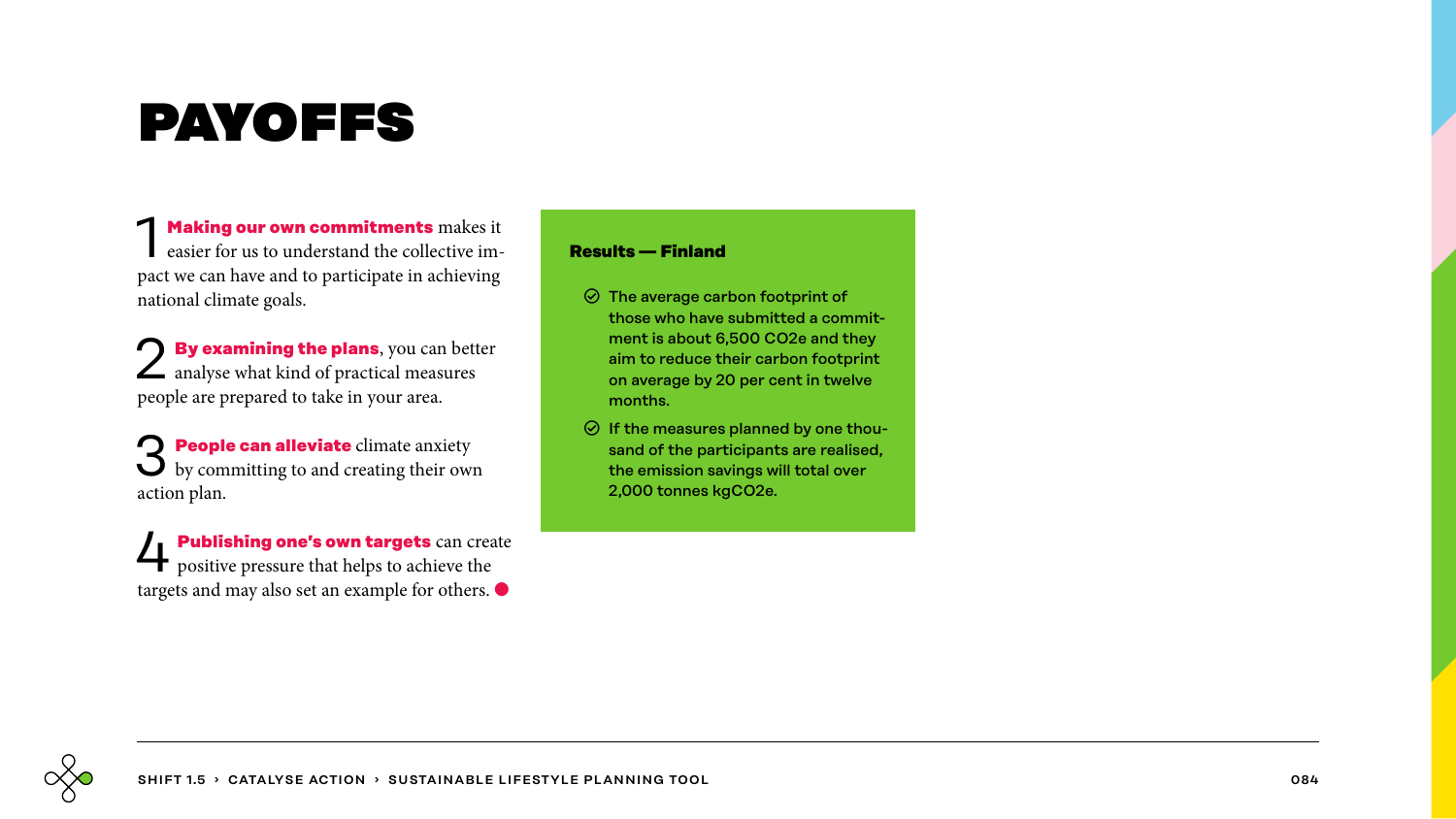# blueprint



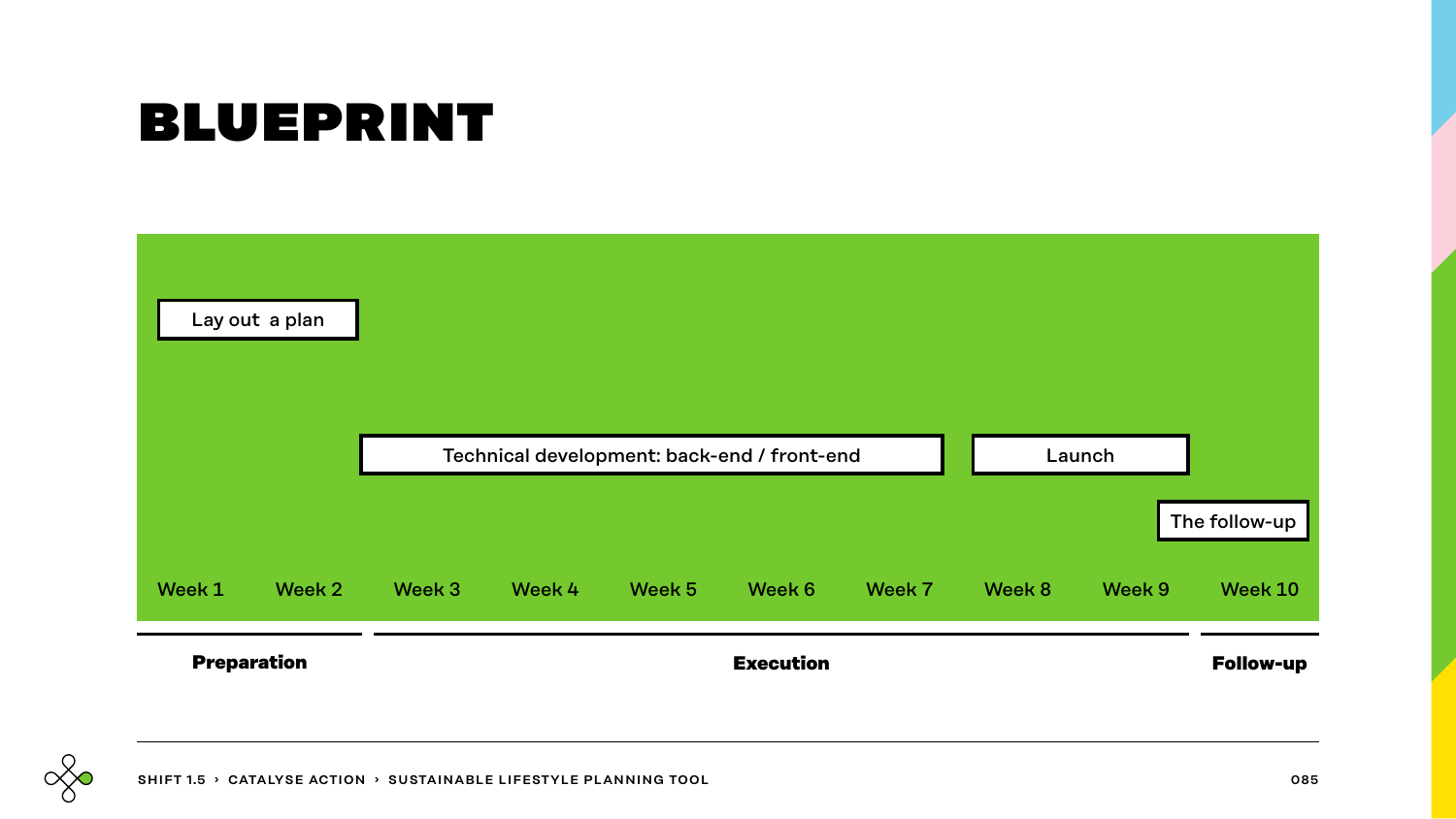# preparation

### **LAY OUT A PLAN**

You should understand the local context and culture to properly localise the option list. Gather a team from different backgrounds to evaluate what options are regionally relevant. To have an individual carbon footprint calculated will help you to assess what options are the easiest and the most effective ways to reduce the average footprint.

Don't needlessly complicate the process. Take advantage of ready-made questionnaires and lists of sustainable daily habits.

Commit other stakeholders to support and co-operate with the service. Most importantly, we highly recommend you engage the public sector, who are responsible for implementing the national carbon emission-reduction targets. This is a tool that will serve the whole community.  $\bullet$ 

### **team and resources required**

In your team:

- $\bullet$  Project manager
- � Content owner
- $\bullet$  Contact personfor both users and developers

Additional roles: These can be outsourced.

- $\bullet$  Copytexts
- $\bullet$  Carbon emission calculation

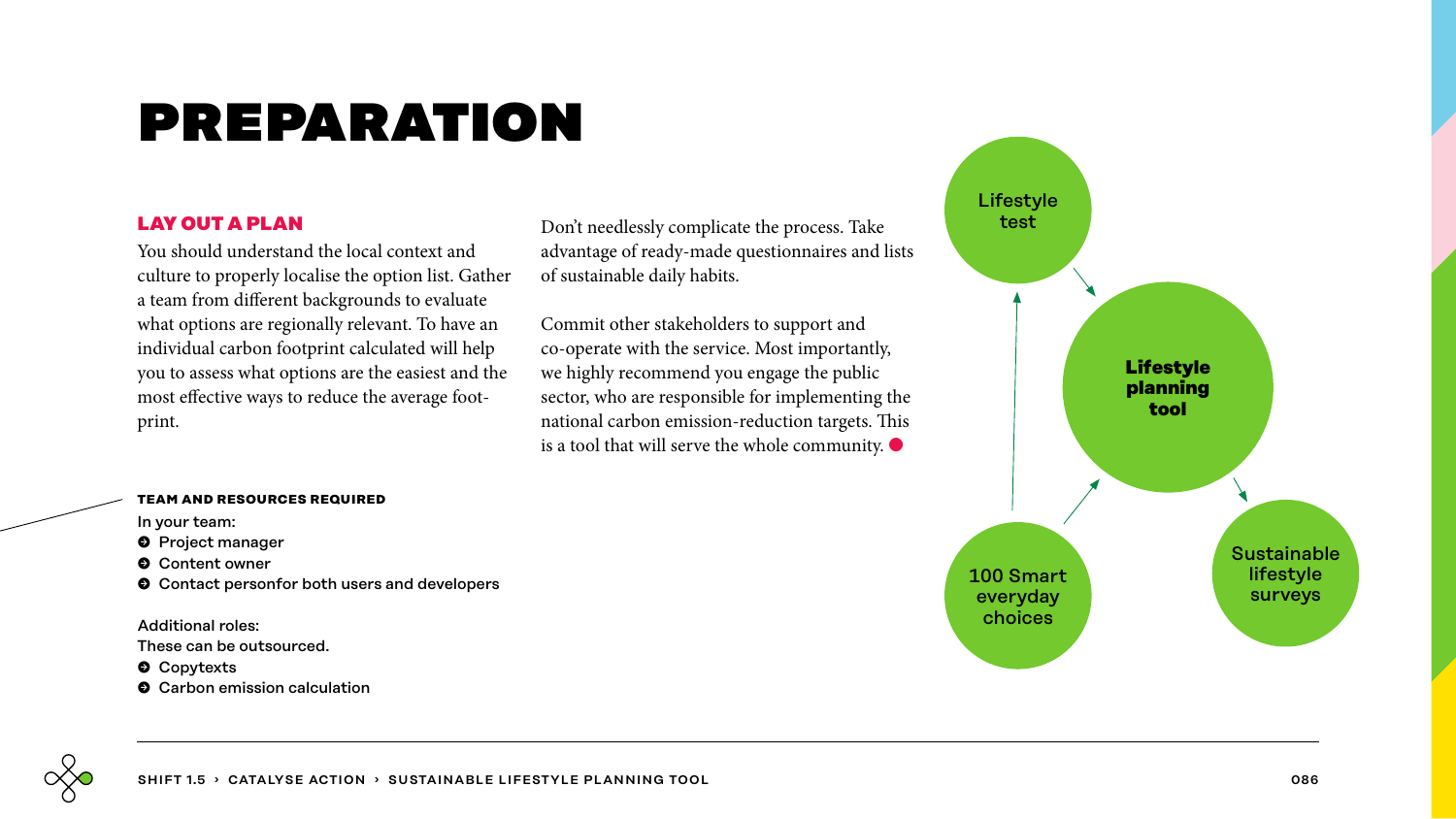# execution

**First, plan well ahead** whether you want to make this an app or a web interface. We recommend a desktop and mobile-friendly solution, and this is what the current source code is designed for.

### **BACK-END DEVELOPMENT**

Work with a reliable technical development partner who knows the Liferay environment. You can request the source code from the contact person. Make sure that there is a way for you to export the data in some form, for example, to Excel.

### **FRONT-END DEVELOPMENT**

When designing the interface keep in mind that you will want people to stay committed and return to update their plans. See if your website tool allows you to send reminders. It is also recommended that people post their plans anonymously, using a pseudonym. Use an encouraging tone of voice.

This is also the time to get creative: how would you develop this further and make it more suitable to your region? ●

### **Checklist for you**

- $\odot$  Tools to track user behaviour and a way to export data
- $\odot$  Servers that can cope with a heavy load
- $\odot$  A coherent path between the test, plan and the form

### **Checklist for the users**

- $\odot$  Smooth interface
- $\odot$  Positive yet informative tone of voice
- $\odot$  No unnecessary data collected
- $\odot$  Quick to complete a plan in approximately 15 minutes
- $\odot$  Easy sharing on social media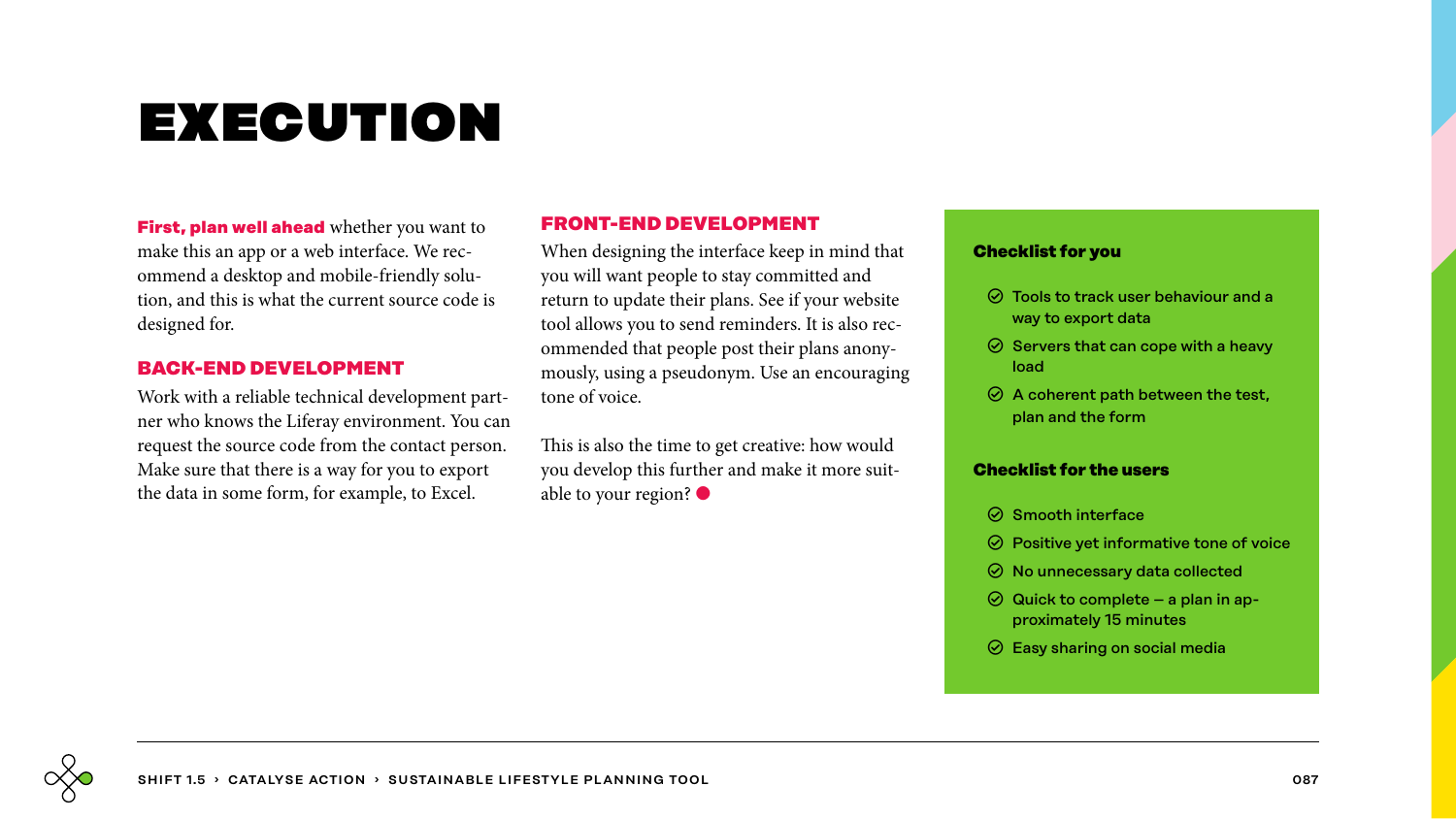# follow-up

### **LAUNCH**

Ask some well-known public figures to draw up their plans first to set an example. The most important message is to show that making a personal plan is for everyone – and that there are options for every kind of lifestyle. Think beyond the usual suspects you might invite to participate; chefs, professional athletes, etc. … what kinds of people would appeal to different target groups? [See how Prime Minister's Office of](https://www.youtube.com/watch?v=6WfbV7S6_eI)  [Finland launched their campaign](https://www.youtube.com/watch?v=6WfbV7S6_eI).

### **THE FOLLOW-UP**

Personal carbon footprint plans do not always spring from sheer inspiration. Keep an eye on the plans and ask for feedback: what kind of support do users need to ensure that their plans are realisable and what motivates them? Engage those making plans, through social media and frequent email updates, for example.  $\bullet$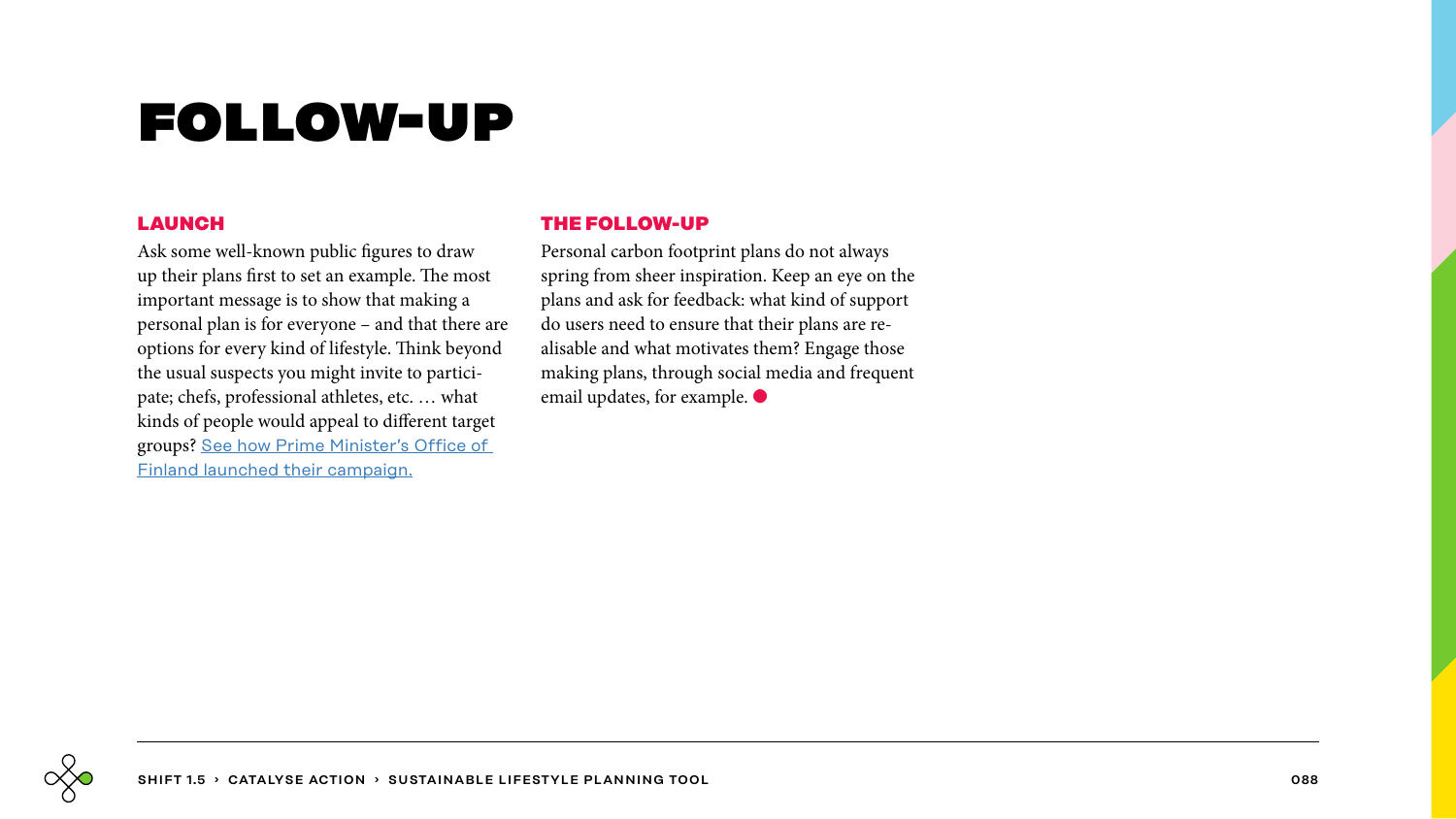## visualisation example: 1.5-degree lifestyle puzzle

The idea behind the Lifestyle Planning Tool also works in a physical format, which can be a powerful mean to promote your online platform. The "1.5-degree lifestyles puzzle" was developed to help households understand the idea, opportunities and challenges of the 1.5-degree lifestyle, while facilitating a transdisciplinary discussion on what is needed to mobilise action.



### **HOW IT WORKS**

The physical version consists of two gameboards; an empty template and a timeline, and dozens of pieces that represent the **100 Smart everyday choices**. The bigger the carbon-emission reduction potential of the choice, the bigger the piece. The size of the empty gameboard depends on the player's individual carbon footprint. The player has to fill in the white area to reach the 2030 target level by

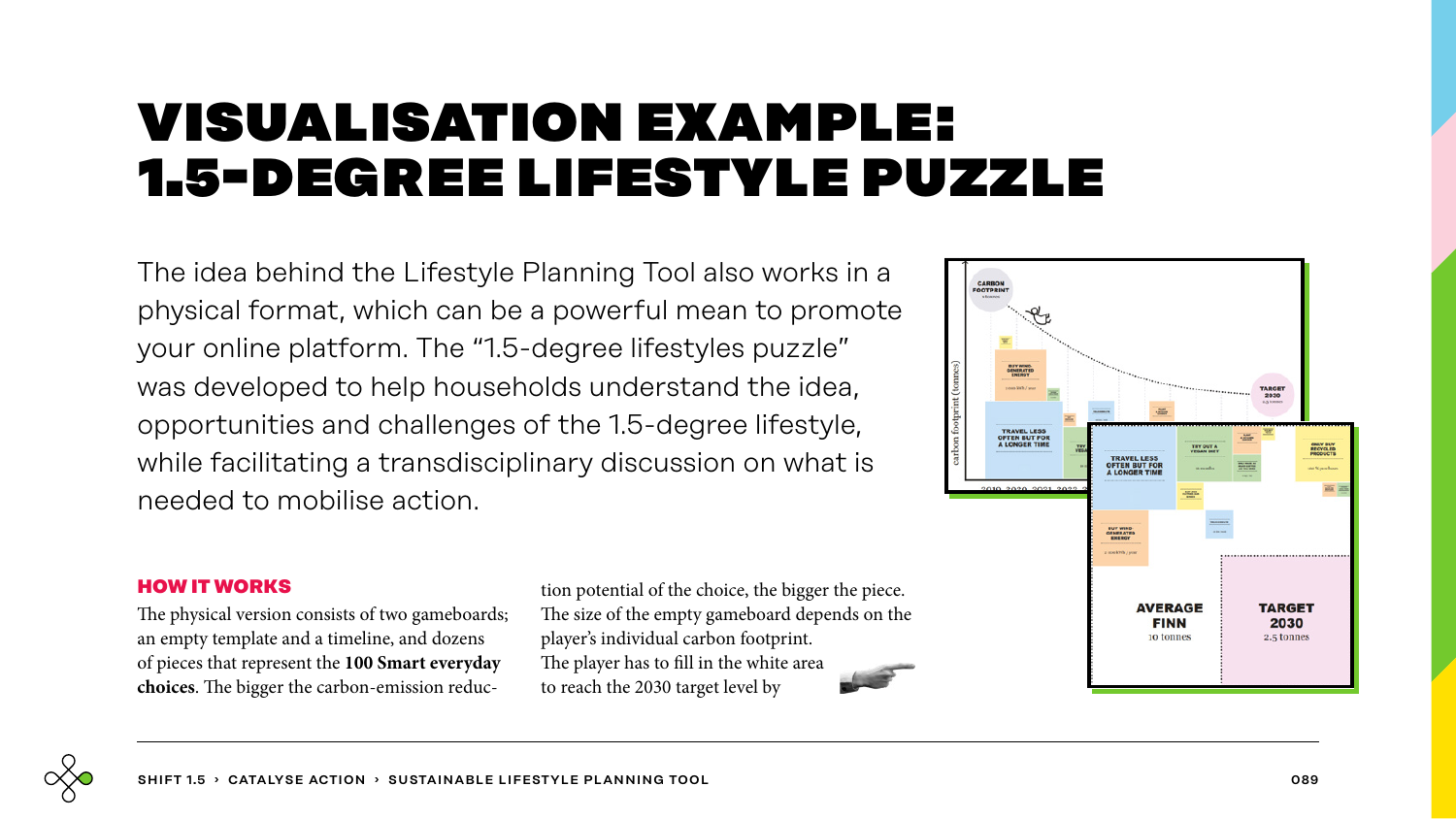making a selection of choices (pieces) he or she could perform differently over the next 10 years. The game is best started with the big pieces that represent the most significant choices an individual can make to lower their carbon footprint. When the footprint gap is filled, the player is to place the chosen pieces on a timeline from the present until 2030 that supports reflecting; when and how could these actions be implemented? What is stopping me from doing it tomorrow? If some options should be more promoted or made easier the players can tag the pieces to demand more action be taken by the private or public sector.  $\bullet$ 

*A possibility to play with a physical planning tool makes the 100 Smart everyday choices even more tangible and easy to compare with one another.* **AA**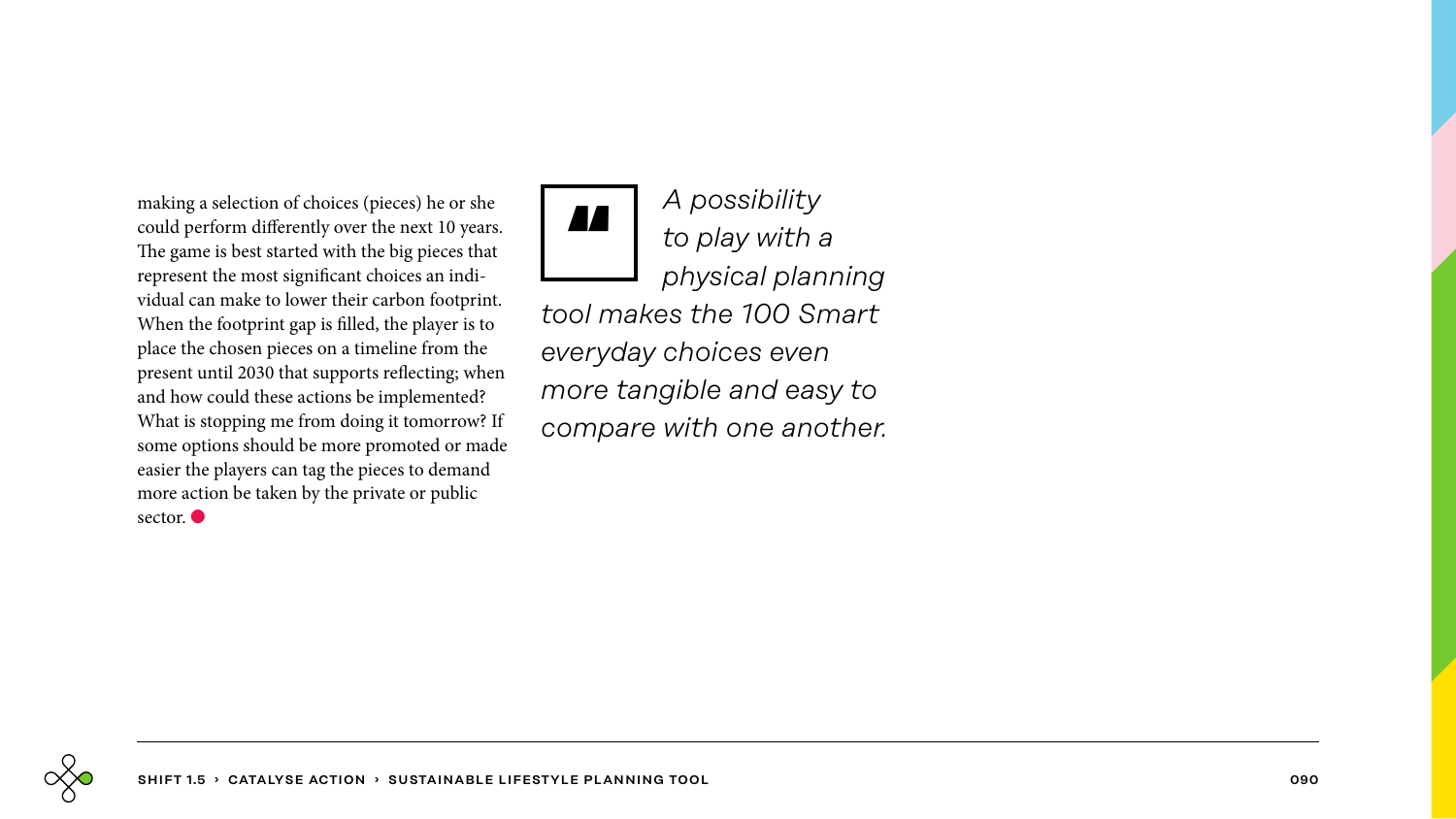# payoffs

1 **A possibility to play** with a physical planning tool makes the **100 Smart everyday choices** even more tangible and easy to compare with one another, that can lead to personal eure ka moments; "Oh, recycling accounts for a tenth of the impact of a vegan diet."

2 **When meeting new project partners** or visiting an event, you can always keep a few puzzle pieces at your back pocket. This is an easy and memorable way to demonstrate how the everyday life actions bear different scales of potential.  $\bullet$